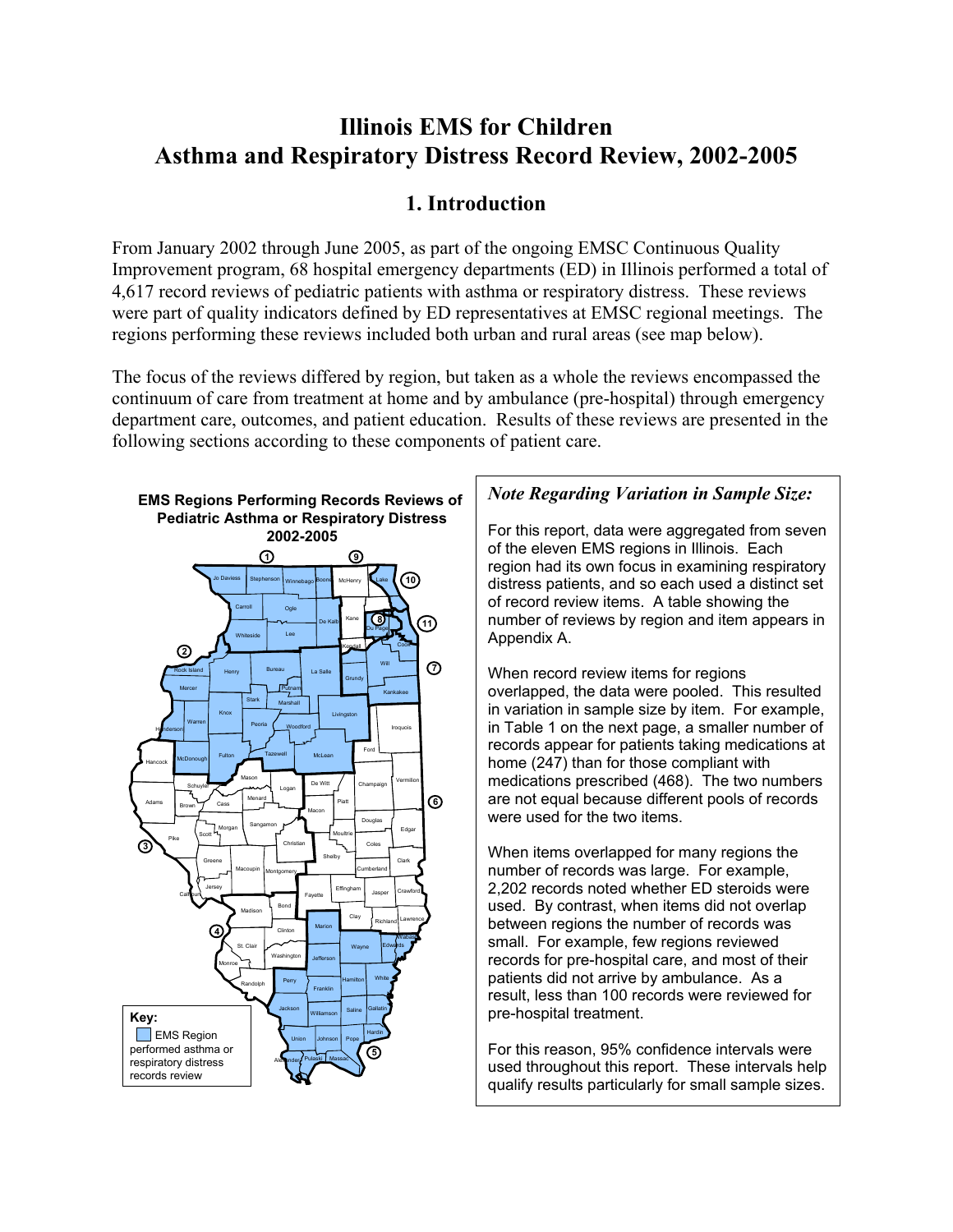## **2. Treatment at Home**

For pediatric patients with respiratory distress, 60% took home medications or treatments before arriving at the emergency department (ED), and 81% reported compliance with their medications when they had received prescriptions (Table 1).

|                             | <b>Review Results</b> |       |         | 95% Confidence Intervals |       |  |
|-----------------------------|-----------------------|-------|---------|--------------------------|-------|--|
| Record Review Item          | Number                | Total | Percent | Lower                    | Upper |  |
| Taking Home Meds/Tx         | 247                   | 411   | 60%     | 55%                      | 65%   |  |
| Compliance with Medications | 468                   | 575   | 81%     | 78%                      | 84%   |  |

### **3. Pre-Hospital Care**

a) Pre-Hospital Assessment. For patients receiving pre-hospital care, either by Advanced Life Support (ALS) or Basic Life Support (BLS) ambulances, 89% of their records recorded respiratory effort and 99% recorded pulse oximetry (Table 2). For records with pulse oximetry available, 19% recorded SaO2 values of less than 92%.

|  |  | <b>Table 2. Pre-Hospital Assessment</b> |
|--|--|-----------------------------------------|
|--|--|-----------------------------------------|

|                                     | <b>Review Results</b> |       |         | 95% Confidence Intervals |        |  |
|-------------------------------------|-----------------------|-------|---------|--------------------------|--------|--|
| Record Review Item                  | <b>Number</b>         | Total | Percent | Lower                    | Upper  |  |
| Respiratory Rate Documented         | 80                    | 90    | 89%     | 80%                      | $94\%$ |  |
| Initial Pulse Oximetry Documented   | 89                    | 90    | 99%     | 93%                      | 100%   |  |
| If Documented, Pulse Oximetry < 92% | 16                    | 83    | 19%     | 12%                      | $30\%$ |  |

b) Pre-Hospital Treatment. For patients receiving ALS pre-hospital care, 83% were treated with at least one of epinephrine (4%), nebulizer (60%), and/or oxygen (50%), as shown in Figure 1. An insufficient number of BLS pre-hospital cases were reviewed to evaluate for treatments provided.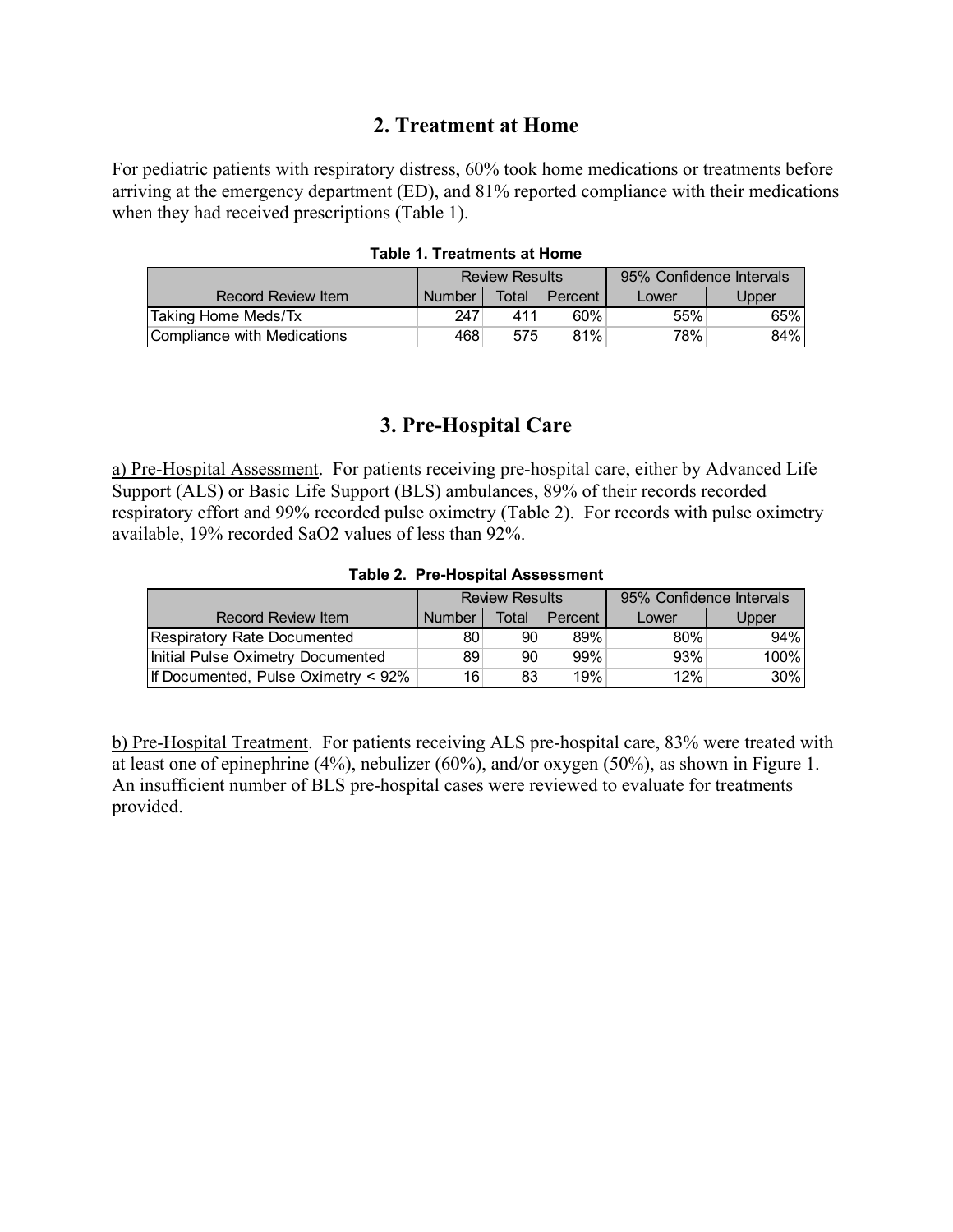

**Figure 1. Pre-Hospital ALS Treatment<sup>1</sup>**

|                                | <b>Review Results</b> |       |         | 95% Confidence Intervals |       |  |
|--------------------------------|-----------------------|-------|---------|--------------------------|-------|--|
| Advanced Life Support (ALS) Tx | <b>Number</b>         | Total | Percent | Lower                    | Upper |  |
| Epinephrine                    | ົ                     | 78⊧   | 4%      | 1%                       | 12%   |  |
| Nebulizer                      | 47                    | 78    | 60%     | 49%                      | 71%l  |  |
| Oxygen                         | 39                    | 78    | 50%     | 39%                      | 61%   |  |

# **4. Emergency Department Care**

a) Emergency Department Assessment. Assessment of pediatric respiratory distress patients was recorded at high levels for patient weight (92%), respiratory effort (90%), breath sounds (89%), respiratory rate (99%), pulse oximetry (93%), and mental status (91%), as shown in Table 3. Recorded less often were skin color (75%), blood pressure (55%), and patient height (23%).

|                                  | <b>Review Results</b> |       |         | 95% Confidence Intervals |       |  |  |  |
|----------------------------------|-----------------------|-------|---------|--------------------------|-------|--|--|--|
| <b>Record Review Item</b>        | <b>Number</b>         | Total | Percent | Lower                    | Upper |  |  |  |
| Weight Documented                | 328                   | 356   | 92%     | 89%                      | 95%   |  |  |  |
| Respiratory Effort Documented    | 1,333                 | 1,483 | 90%     | 88%                      | 91%   |  |  |  |
| Breath Sounds Documented         | 1,321                 | 1,483 | 89%     | 87%                      | 91%   |  |  |  |
| Respiratory Rate Documented      | 1,038                 | 1,051 | 99%     | 98%                      | 99%   |  |  |  |
| Pulse Oximetry Documented        | 1.402                 | 1,501 | 93%     | 92%                      | 95%   |  |  |  |
| Mental Status Documented         | 1,352                 | 1,484 | 91%     | 90%                      | 92%   |  |  |  |
| <b>Skin Color Documented</b>     | 507                   | 676   | 75%     | 72%                      | 78%   |  |  |  |
| <b>Blood Pressure Documented</b> | 136                   | 247   | 55%     | 49%                      | 61%   |  |  |  |
| <b>Height Documented</b>         | 71                    | 315   | 23%     | 18%                      | 28%   |  |  |  |

|  |  |  | <b>Table 3. Emergency Department Assessment</b> |
|--|--|--|-------------------------------------------------|
|--|--|--|-------------------------------------------------|

 $\mathcal{L}_\text{max} = \mathcal{L}_\text{max} = \mathcal{L}_\text{max} = \mathcal{L}_\text{max} = \mathcal{L}_\text{max} = \mathcal{L}_\text{max} = \mathcal{L}_\text{max} = \mathcal{L}_\text{max} = \mathcal{L}_\text{max} = \mathcal{L}_\text{max} = \mathcal{L}_\text{max} = \mathcal{L}_\text{max} = \mathcal{L}_\text{max} = \mathcal{L}_\text{max} = \mathcal{L}_\text{max} = \mathcal{L}_\text{max} = \mathcal{L}_\text{max} = \mathcal{L}_\text{max} = \mathcal{$ 

<sup>&</sup>lt;sup>1</sup>Note: In this and all subsequent charts, error bars represent 95% confidence intervals.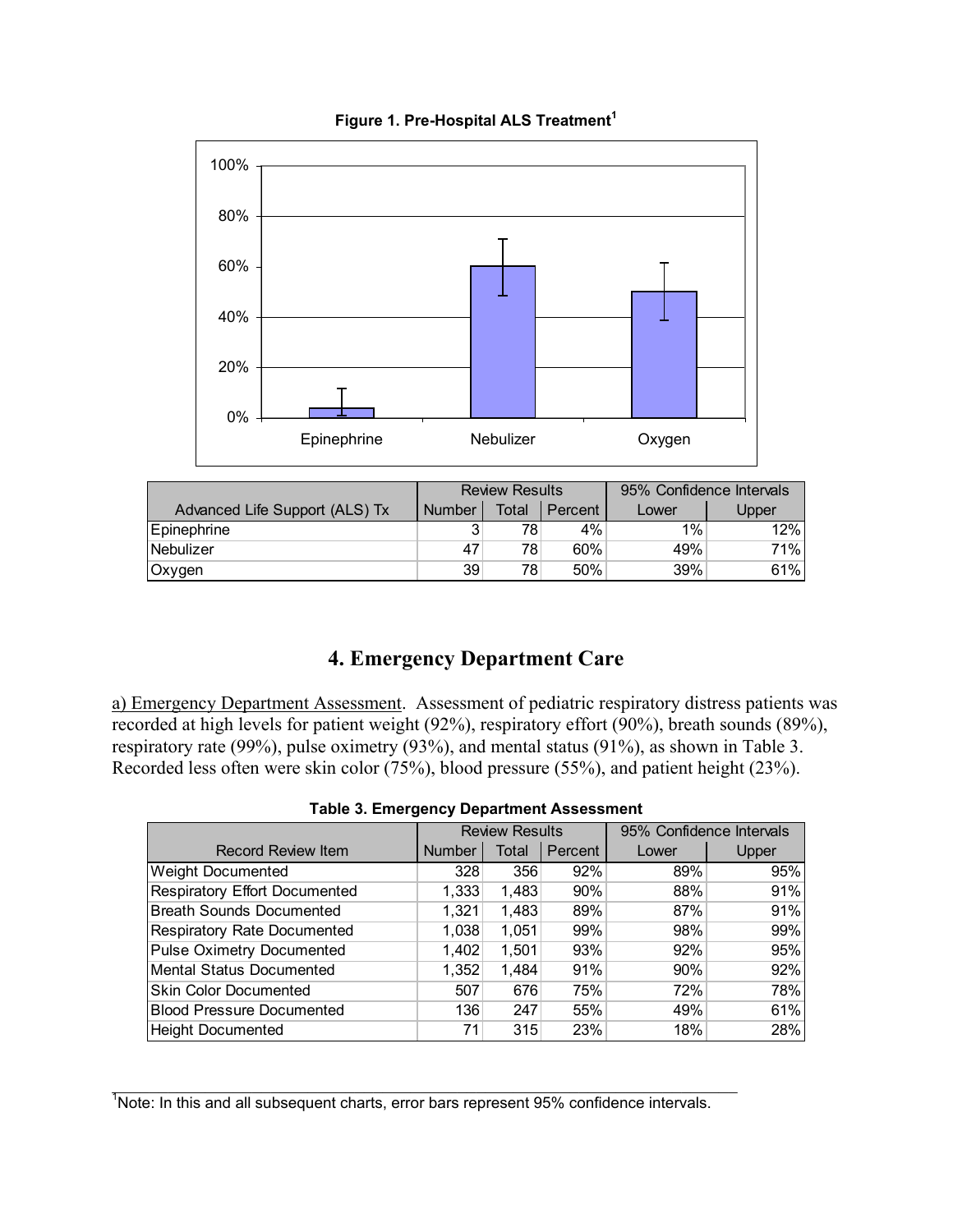b) Emergency Department Treatment of Both Asthma and Respiratory Distress Patients. Treatment of asthma and respiratory distress patients included 83% receiving nebulizer, 59% steroids, 23% oxygen, and 4% epinephrine, as shown in Figure 2.



**Figure 2. Emergency Department Treatment** 

For patients receiving nebulizer therapy, 71% received one treatment, 22% two treatments, and 7% three or more treatments. Medications included Albuterol (50%), Albuterol and Atrovent (34%), Xopenex (14%), Racemic Epi (8%), Xopenex and Atrovent (2%), and Atrovent alone (1%), as shown in Figure 3. (Note: These values add up to more than 100% because the same patient may have received different medications during therapy.)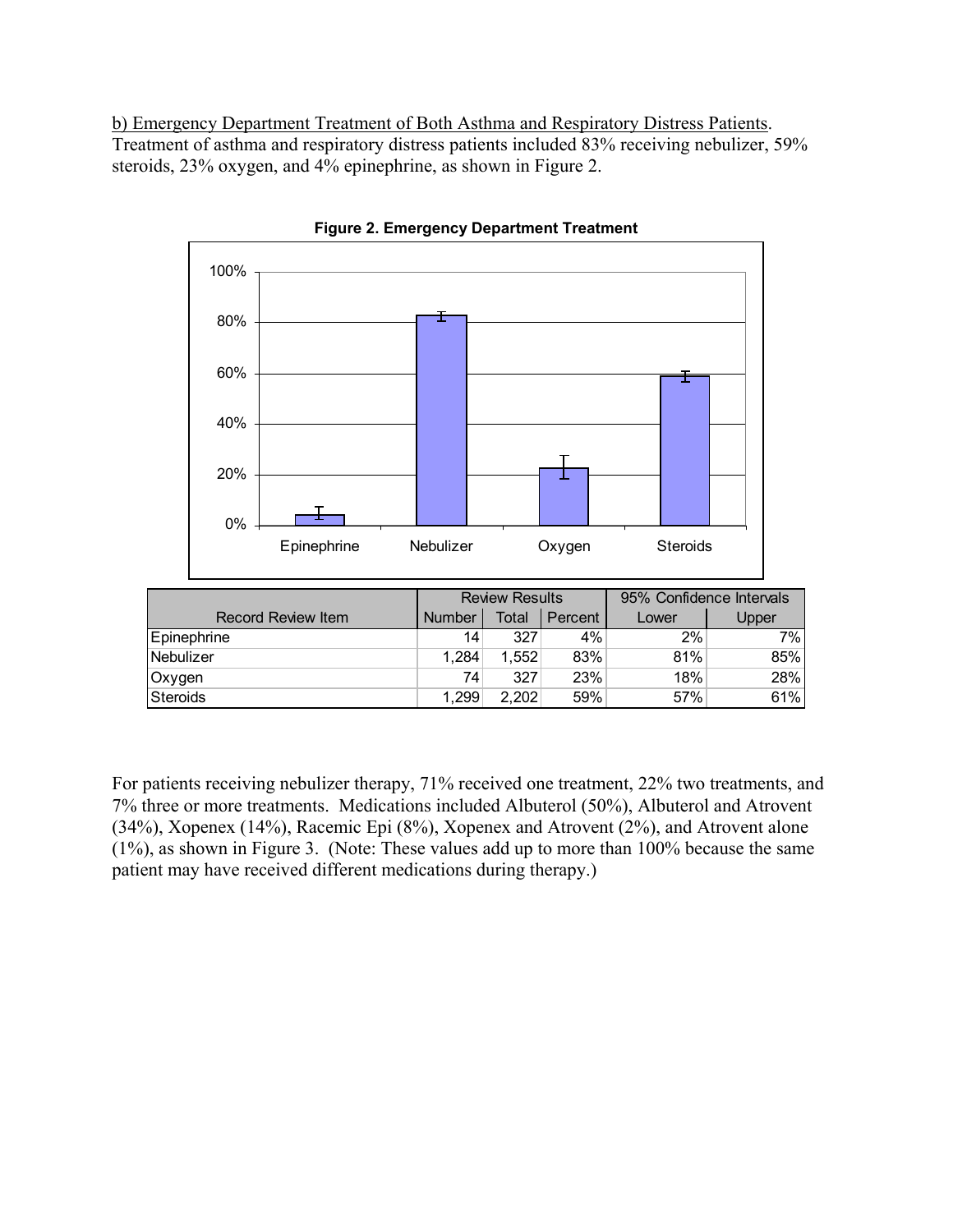

#### **Figure 3. Medication Distribution**

|                                | <b>Review Results</b> |       |         | 95% Confidence Intervals |       |
|--------------------------------|-----------------------|-------|---------|--------------------------|-------|
| <b>Medication Distribution</b> | <b>Number</b>         | Total | Percent | Lower                    | Upper |
| Albuterol                      | 365                   | 731   | 50%     | 46%                      | 54%   |
| <b>Albuterol and Atrovent</b>  | 250                   | 731   | 34%     | 31%                      | 38%   |
| Atrovent                       | 10                    | 731   | $1\%$   | 1%                       | 3%    |
| Racemic Epi                    | 58                    | 731   | 8%      | 6%                       | 10%   |
| <b>Xopenex</b>                 | 103                   | 731   | 14%     | 12%                      | 17%   |
| Xopenex and Atrovent           | 11                    | 731   | 2%      | 1%                       | 3%    |

c) Emergency Department Treatment of Asthma Patients. For asthma patients specifically, asthma flow sheets were used in 43% of records, evaluation peak flow in 36%, and posttreatment peak flow in 34% (Table 4).

#### **Table 4. Asthma Patient Treatment**

|                                | <b>Review Results</b> |       |           | 95% Confidence Intervals |       |  |
|--------------------------------|-----------------------|-------|-----------|--------------------------|-------|--|
| Record Review Item             | <b>Number</b>         | Total | l Percent | Lower                    | Upper |  |
| Asthma Flowsheet Used          | 399                   | 937   | 43%       | 39%                      | 46%   |  |
| Evaluation Peak Flow Completed | 127                   | 354   | 36%       | 31%                      | 41%   |  |
| Post-Tx Peak Flow Completed    | 122                   | 354   | $34\%$    | $30\%$                   | 40%   |  |

d) Emergency Department Reassessment. Reassessments were performed at much lower rates than initial assessments. These included 57% documentation of breath sounds, 72% respiratory rate, 64% pulse oximetry, and 70% mental status (Table 5). By contrast, initial assessments recorded 89% documentation of breath sounds, 99% respiratory rate, 93% pulse oximetry, and 91% mental status.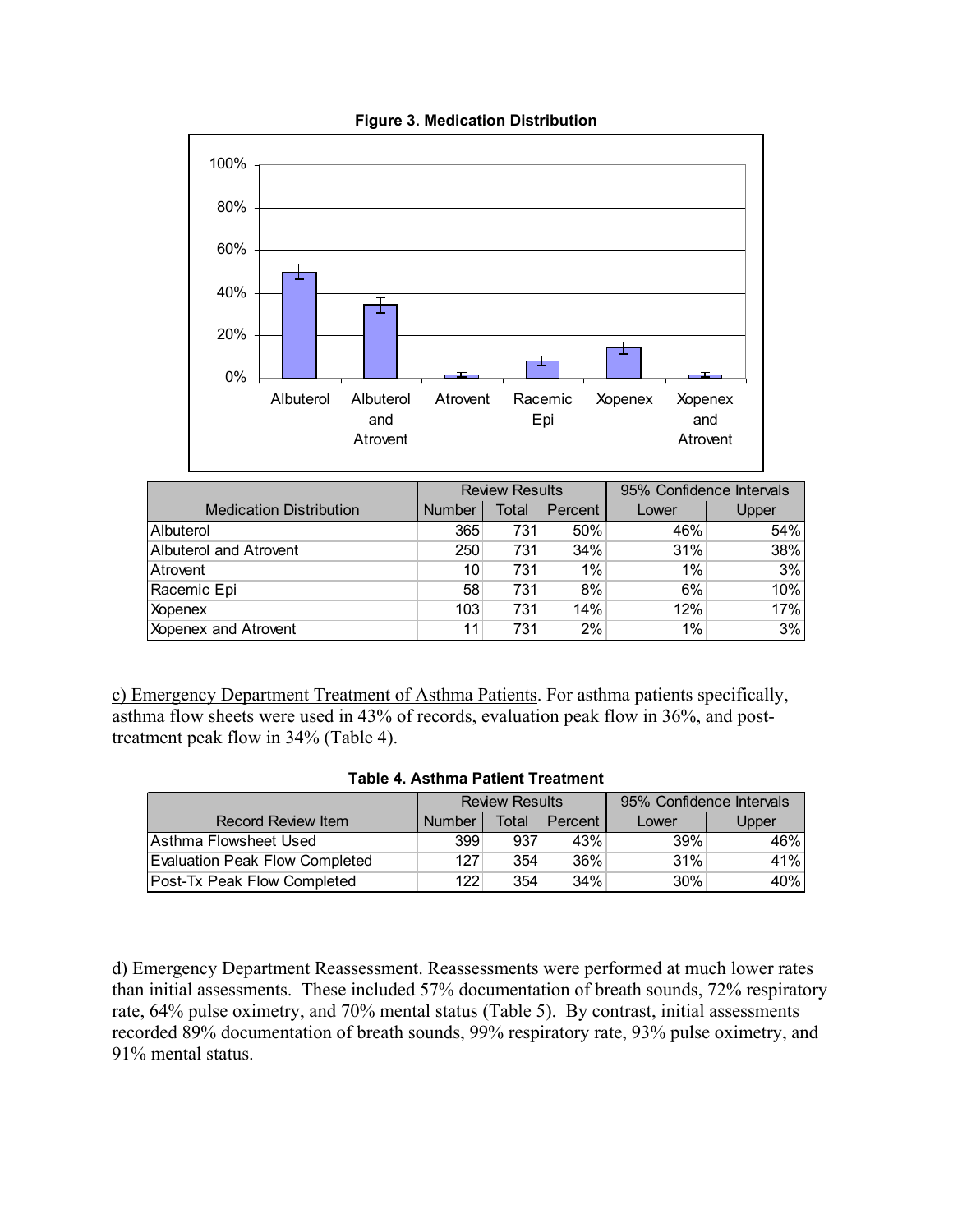|                             | <b>Review Results</b> |       |         | 95% Confidence Intervals |       |  |
|-----------------------------|-----------------------|-------|---------|--------------------------|-------|--|
| <b>Record Review Item</b>   | <b>Number</b>         | Total | Percent | Lower                    | Upper |  |
| Breath Sounds Documented    | 481                   | 850   | 57%     | 53%                      | 60%   |  |
| Respiratory Rate Documented | 650                   | 898   | 72%     | 69%                      | 75%   |  |
| Pulse Oximetry Documented   | 578                   | 898   | 64%     | 61%                      | 67%   |  |
| Mental Status Documented    | 153                   | 219   | 70%     | 63%                      | 76%   |  |

**Table 5. Emergency Department Reassessment** 

# **5. Outcomes**

Outcome measurements showed very high levels of patient improvement. These included 95% improvement in the work of breathing, 98% improved (cleared) after treatment, and 96% not having 48-hour-return visits to the same ED (Figure 4). It is important to note that the return rate only captures patients returning to the same facility. If a patient needed treatment within 48 hours at another emergency department, clinic, or physician's office, this information was not available.

After ED care, 84% of patients went home, 14% were admitted, and 2% were transferred. No mortalities were recorded among these patients.



**Figure 4. Outcomes** 

|                                       | <b>Review Results</b> |       |         | 95% Confidence Intervals |       |
|---------------------------------------|-----------------------|-------|---------|--------------------------|-------|
| <b>Record Review Item</b>             | <b>Number</b>         | Total | Percent | Lower                    | Upper |
| Improvement (Clearing) with Treatment | 692                   | 704   | 98%     | 97%                      | 99%   |
| Work of Breathing Improved            | 274                   | 288   | 95%     | $92\%$                   | 97%   |
| No 48-Hour-Return to Same ED          | 1.652                 | 1.719 | 96%     | 95%                      | 97%   |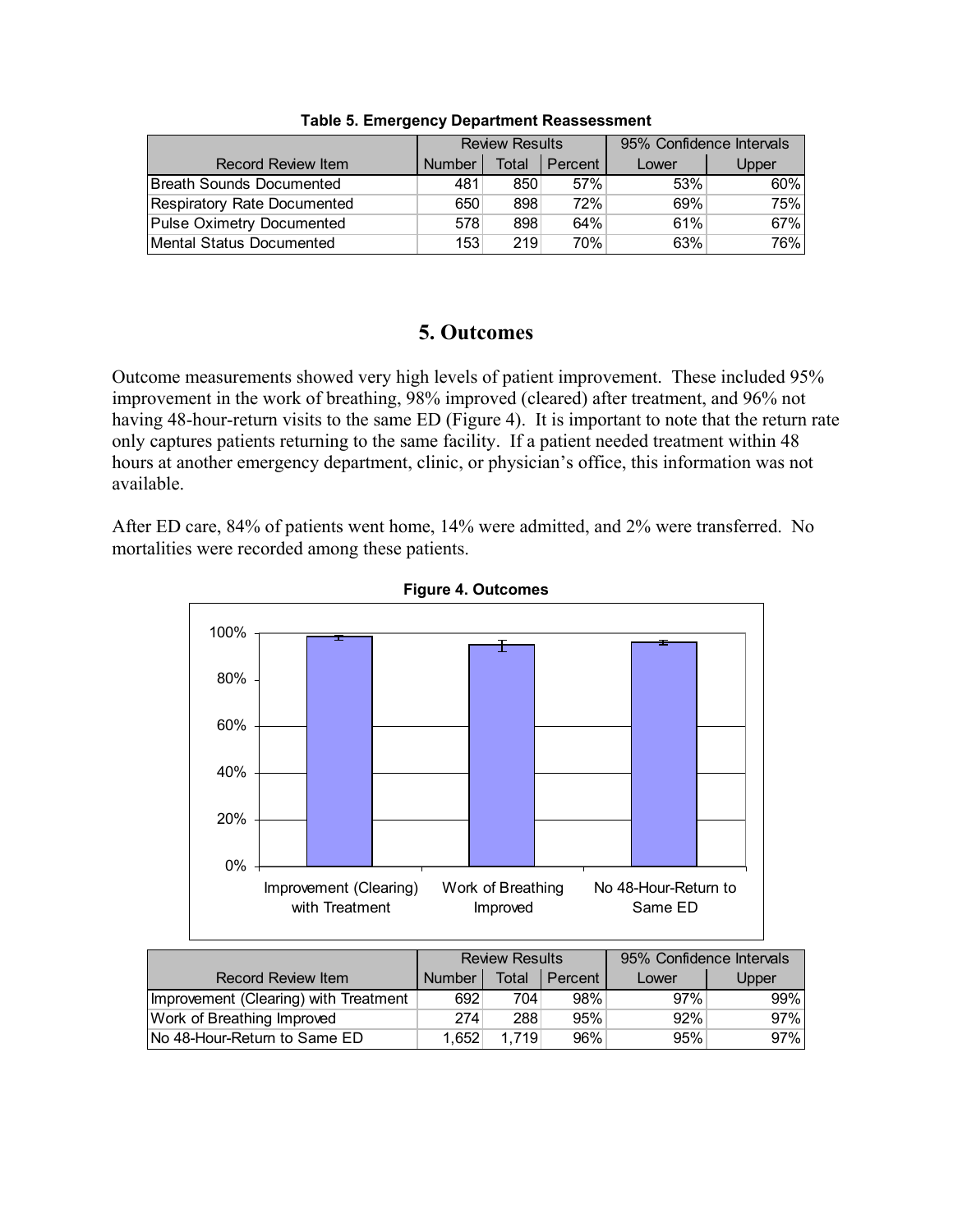## **6. Patient Education**

In patient education, high percentages of records recorded patient teaching in areas directly relating to the ED and immediate treatment, such as 87% for home use of medications, 90% when to return to the ED, and 92% for follow-up referral. Lower percentages were found for less directly ED-related topics such as 39% for using a metered-dose inhaler, 49% for potential triggers, 42% for smoking cessation, and 51% for an asthma action plan.



**Figure 5. Patient Education** 

|                                   | <b>Review Results</b> |       |         | 95% Confidence Intervals |       |  |
|-----------------------------------|-----------------------|-------|---------|--------------------------|-------|--|
| <b>Patient Education Provided</b> | <b>Number</b>         | Total | Percent | Lower                    | Upper |  |
| Medications for Home Use          | 557                   | 639   | 87%     | 84%                      | 90%   |  |
| Metered-Dose Inhaler (MDI)        | 177                   | 451   | 39%     | 35%                      | 44%   |  |
| <b>Potential Triggers</b>         | 253                   | 517   | 49%     | 45%                      | 53%   |  |
| <b>Smoking Cessation</b>          | 147                   | 354   | 42%     | 36%                      | 47%   |  |
| Asthma Action Plan                | 211                   | 413   | 51%     | 46%                      | 56%   |  |
| When to Return to ED              | 594                   | 661   | 90%     | 87%                      | 92%   |  |
| Follow-up Referral                | 551                   | 596   | 92%     | 90%                      | 94%   |  |

## **7. Conclusion**

.

This report presents a baseline of descriptive information available to the Illinois EMSC program regarding care of pediatric asthma and respiratory distress patients. It may provide useful benchmark data for later evaluations of care in this area.